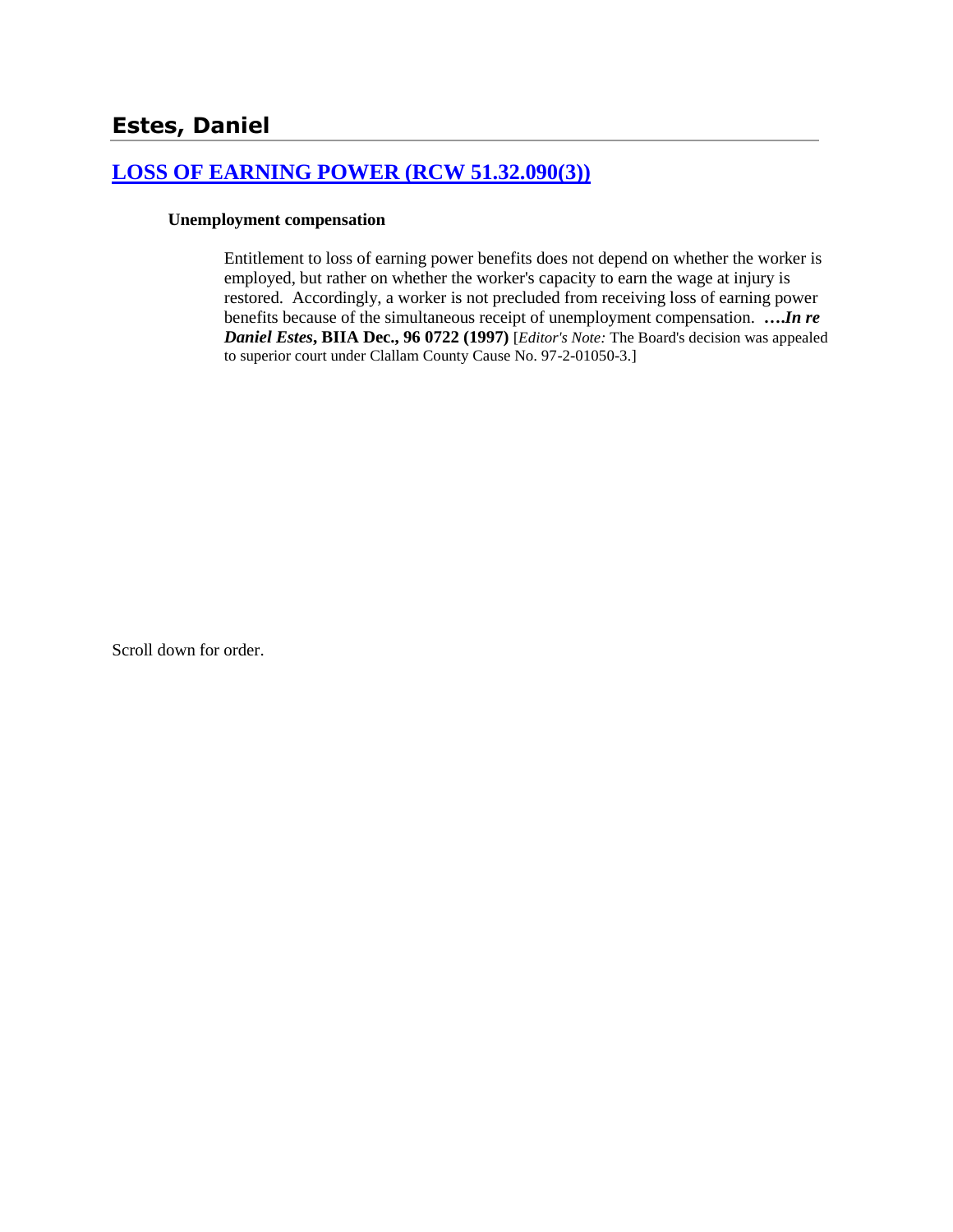# **BEFORE THE BOARD OF INDUSTRIAL INSURANCE APPEALS STATE OF WASHINGTON**

**)**

 **IN RE: DANIEL L. ESTES ) DOCKET NO. 96 0722**

**CLAIM NO. N-370126 ) DECISION AND ORDER** 

APPEARANCES:

Claimant, Daniel L. Estes, by Casey & Casey, P.S., per Gerald L. Casey and Carol Casey

- Employer, Donald B. Murphy Construction, Inc., None
	- Department of Labor and Industries, by The Office of the Attorney General, per Michael J. Thomas, Assistant

The claimant, Daniel L. Estes, filed an appeal with the Board of Industrial Insurance Appeals on February 9, 1996, from an order of the Department of Labor and Industries dated January 29, 1996. The order awarded the claimant a permanent partial disability award equal to Category 2 for permanent dorso-lumbar and/or lumbosacral impairments, less deductions, and closed the claim.

# **REVERSED AND REMANDED.**

# **DECISION**

 Pursuant to RCW 51.52.104 and RCW 51.52.106, this matter is before the Board for review and decision on a timely Petition for Review filed by the claimant, Daniel L. Estes, to a Proposed Decision and Order issued on June 17, 1997, in which the order of the Department dated January 29, 1996, was reversed and remanded to the Department with directions to issue a new order that indicates that Mr. Estes' low back condition as proximately caused by the industrial injury of November 7, 1991, would best be described by Category 3 of WAC 296-20-280; that Mr. Estes suffered a loss of earning power from July 1995 through January 29, 1996, as a proximate result of the industrial injury of November 7, 1991, equal to 84.3 percent compared to the \$16.20 per hour he was earning on a full-time basis at the time of injury; and that the claim shall be closed.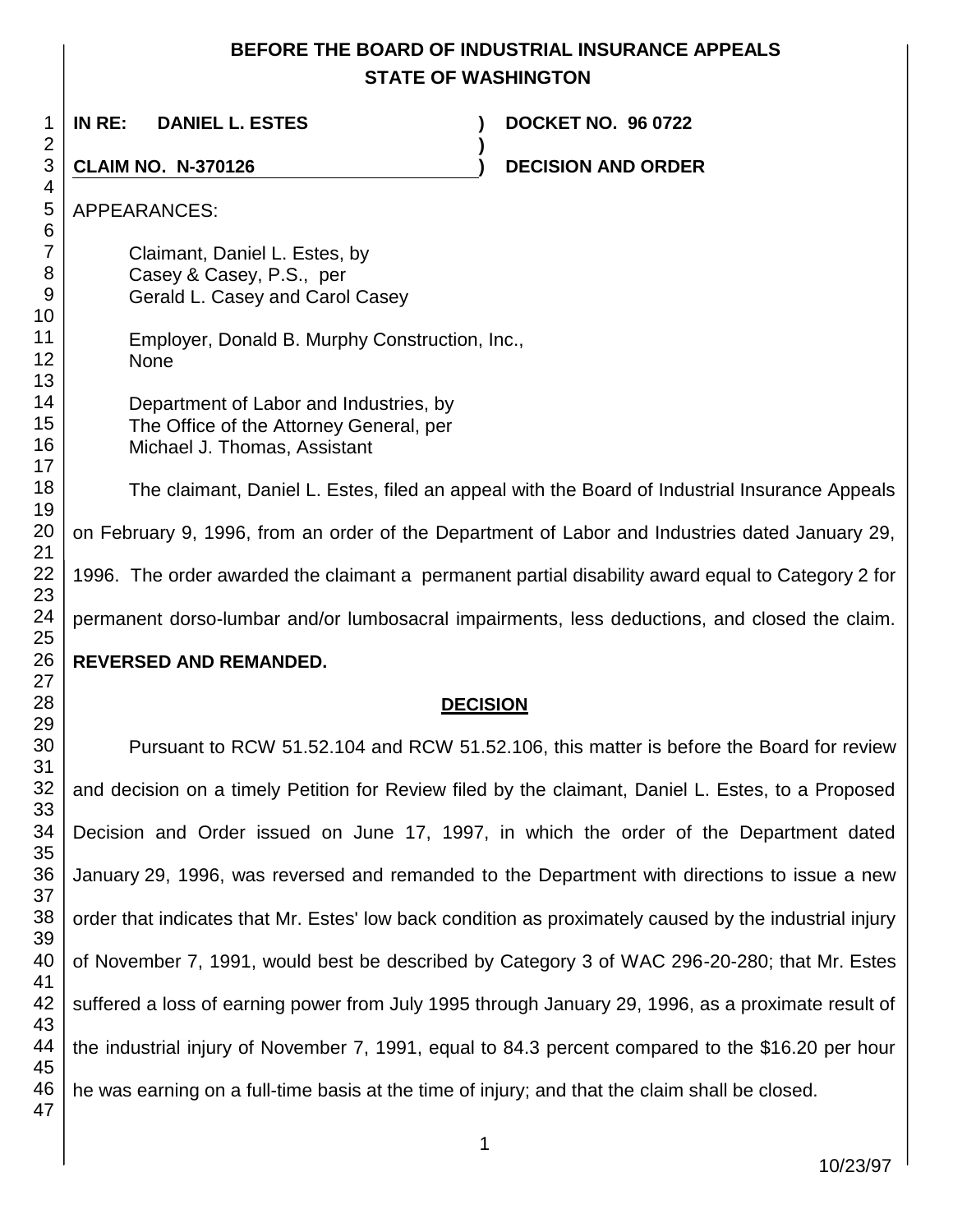The Board has reviewed the evidentiary rulings in the record of proceedings and finds that no prejudicial error was committed, and the rulings are affirmed.

We agree with the industrial appeals judge's determination that Daniel L. Estes' permanent impairment causally related to the industrial injury of November 7, 1991, is best described by Category 3 of WAC 296-20-280. We have granted review to correct a legal error in the Proposed Decision and Order with respect to the claimant's entitlement to loss of earning power benefits hereinafter (LEP) for that period of time during which he received unemployment compensation while his claim was still open.

The evidence in the record is well summarized in the Proposed Decision and Order and we discuss only those facts necessary to illustrate our basis for granting review. Mr. Estes, a construction worker, was injured on November 7, 1991, when he fell 25 feet from a bridge in Grays Harbor. He injured his back and ribs. The residuals of the injury preclude his returning to heavy labor. The Department provided vocational services in the form of a year of college classes, that enabled Mr. Estes to finish his bachelor of arts degree in sociology. The exchange for this unusual vocational service was that Mr. Estes signed an agreement to consider the entire state of Washington as a potential labor market after he got the degree. In fact, Mr. Estes limited his job search to a 50-mile radius of Port Angeles, Washington. Between December 8, 1994 and July 1995, he applied for numerous jobs, including jobs that did not require a bachelor of arts degree and jobs that probably exceeded his physical capacities. He received unemployment compensation during that time. In July 1995, he finally obtained part-time employment with the Port Angeles Park District by developing a proposal to generate tourism dollars through marketing the Port Angeles area as a sports tournament locale. As a construction worker, Mr. Estes earned \$16.20 per hour and worked 40 to 60 hours per week, with occasional layoffs of one or two weeks at a time between union hiring hall referrals. The record does not indicate the amount that he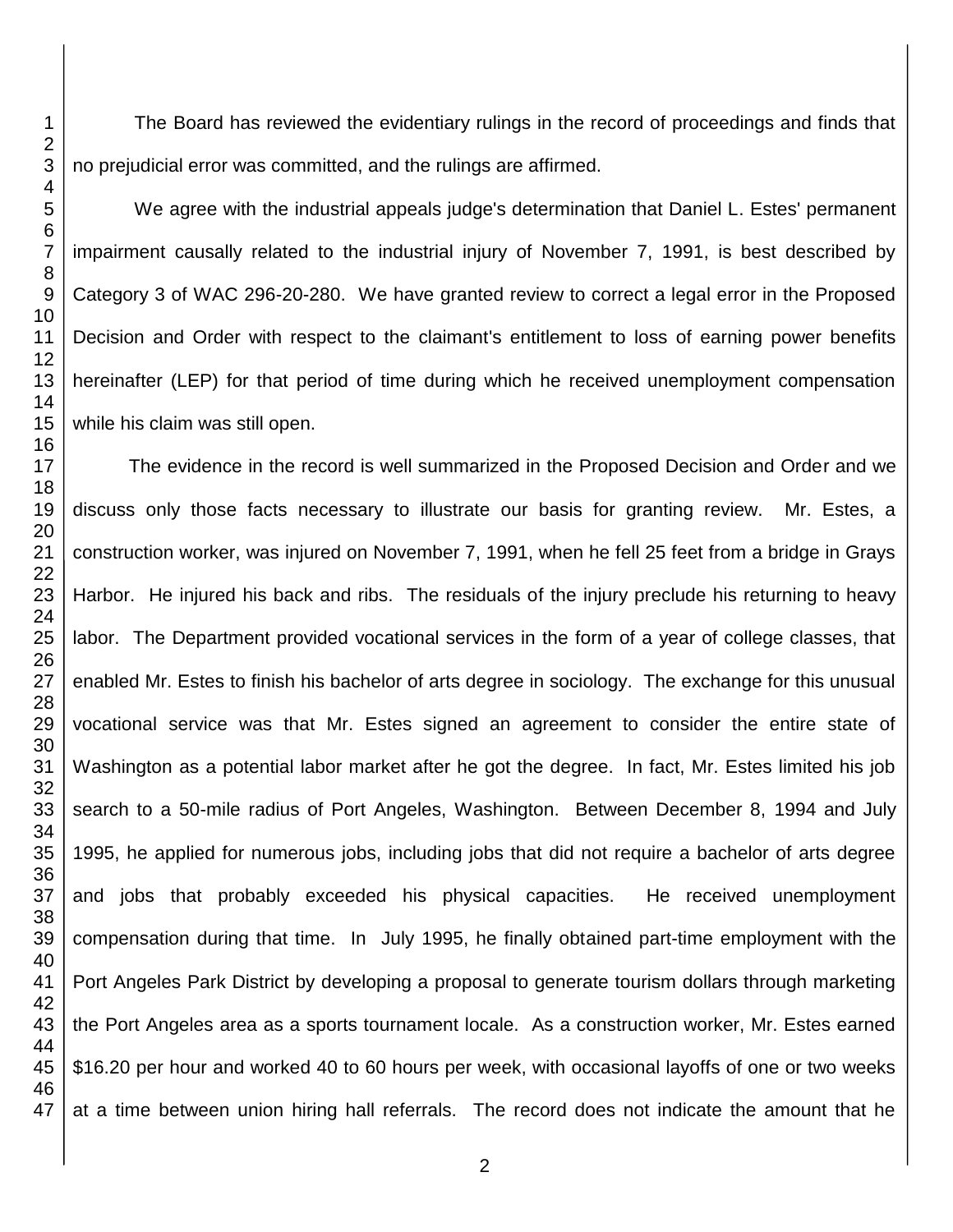received in unemployment compensation. His park district job paid \$10.10 per hour for 20-25 hours per week.

The industrial appeals judge determined that Mr. Estes could not receive LEP while he received unemployment compensation. The Proposed Decision and Order provided, "For one earning unemployment benefits, it is commonly known that the potential worker declares that he is fit and able to perform full-time gainful employment." Proposed Decision and Order, at 11. RCW 51.32.090(3) provides that as long as an injured worker's earning power is only partially restored, the worker shall receive temporary partial disability payments. There is no exclusion for periods when the worker is receiving unemployment compensation. LEP benefits do not depend on whether or not one is employed or employable full-time, but rather on whether one's capacity to earn the wage rate at injury has been restored. Mr. Estes' availability for employment is not at issue insofar as his entitlement to temporary partial disability or LEP is concerned. In fact, he must be capable of employment in order to qualify for LEP. There may be a question as to whether LEP benefits are payable only for the time "gap" between unemployment benefits and former wage earning capacity, but that is an administrative question for Department personnel. The necessary inquiry is whether his earning capacity was reduced by more than five percent.

Vocational witnesses, Martha Foley and Jeffrey Phillipps, testified for the claimant and the Department, respectively, that if Mr. Estes had been able to find employment commensurate with the bachelor of arts degree he attained at the end of his vocational program on December 8, 1994, he could expect a starting salary of \$1,500 per month/\$18,000 per year. Mr. Phillipps considered a job at \$10 per hour to generate about \$21,000 per year. In his opinion, this was an increase in earning capacity because the average construction worker works only 7.13 months per year. This is a specious argument unless Mr. Estes was determined to be a seasonal worker. There is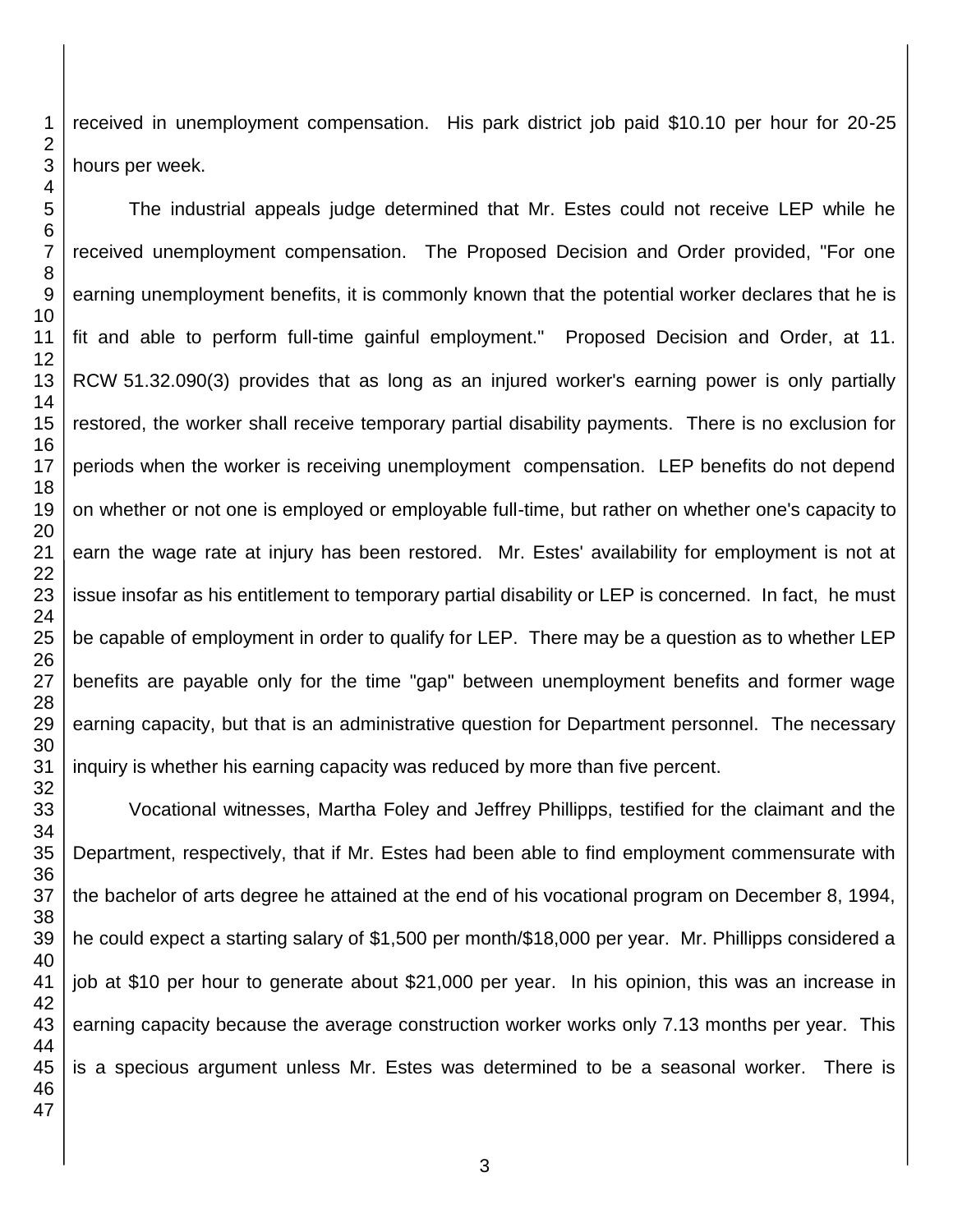1 nothing in the record to show that the Department treated Mr. Estes as a seasonal worker for time loss compensation purposes, so it has no basis for making that determination with respect to LEP.

The most appropriate conclusion from the record is that Mr. Estes' earning capacity fell from

\$16.20 per hour to \$10.10 per hour. He is entitled to LEP from the date he graduated from college

on December 8, 1994, until his claim was closed on January 29, 1996.

#### **FINDINGS OF FACT**

1. On November 14, 1991, the claimant, Daniel L. Estes, filed an application for benefits with the Department of Labor and Industries alleging that he suffered an injury during the course of his employment with Donald B. Murphy Construction, Inc., on November 7, 1991. On November 22, 1991, the Department issued an order allowing the claim.

On December 9, 1994, the Department issued an order terminating time loss benefits with payment for the period from December 6, 1994 through December 8, 1994, and holding the claim open for further action. On December 14, 1994, the claimant filed a protest and request for reconsideration of the Department order dated December 9, 1994.

On January 29, 1996, the Department issued an order closing the claim with an award for permanent partial disability equal to Category 2 of permanent dorso-lumbar and/or lumbosacral impairments, less any permanent partial disability deductions. On February 9, 1996, the claimant filed a Notice of Appeal with the Board of Industrial Insurance Appeals from the Department order dated January 29, 1996. On March 11, 1996, the Board issued an order granting the claimant's appeal, assigning it Docket No. 96 0722, and ordering that further proceedings be held.

- 2. On November 7, 1991, Mr. Estes suffered injuries to his back, hip, ribs, and right shoulder, as a result of a fall of approximately 20 feet from scaffolding onto a rocky beach area. At the time of the injury, Mr. Estes was working for Donald B. Murphy Construction, Inc., as a construction worker earning \$16.20 per hour, approximately 40 to 60 hours per week.
- 3. As of January 29, 1996, Mr. Estes' conditions proximately caused by his industrial injury of November 7, 1991, were fixed and stable and not in need of further necessary and proper medical treatment.
- 4. As of January 29, 1996, the level of permanent impairment to Mr. Estes' low back proximately caused by the industrial injury of November 7, 1991, was best described by Category 3 of WAC 296-20-280.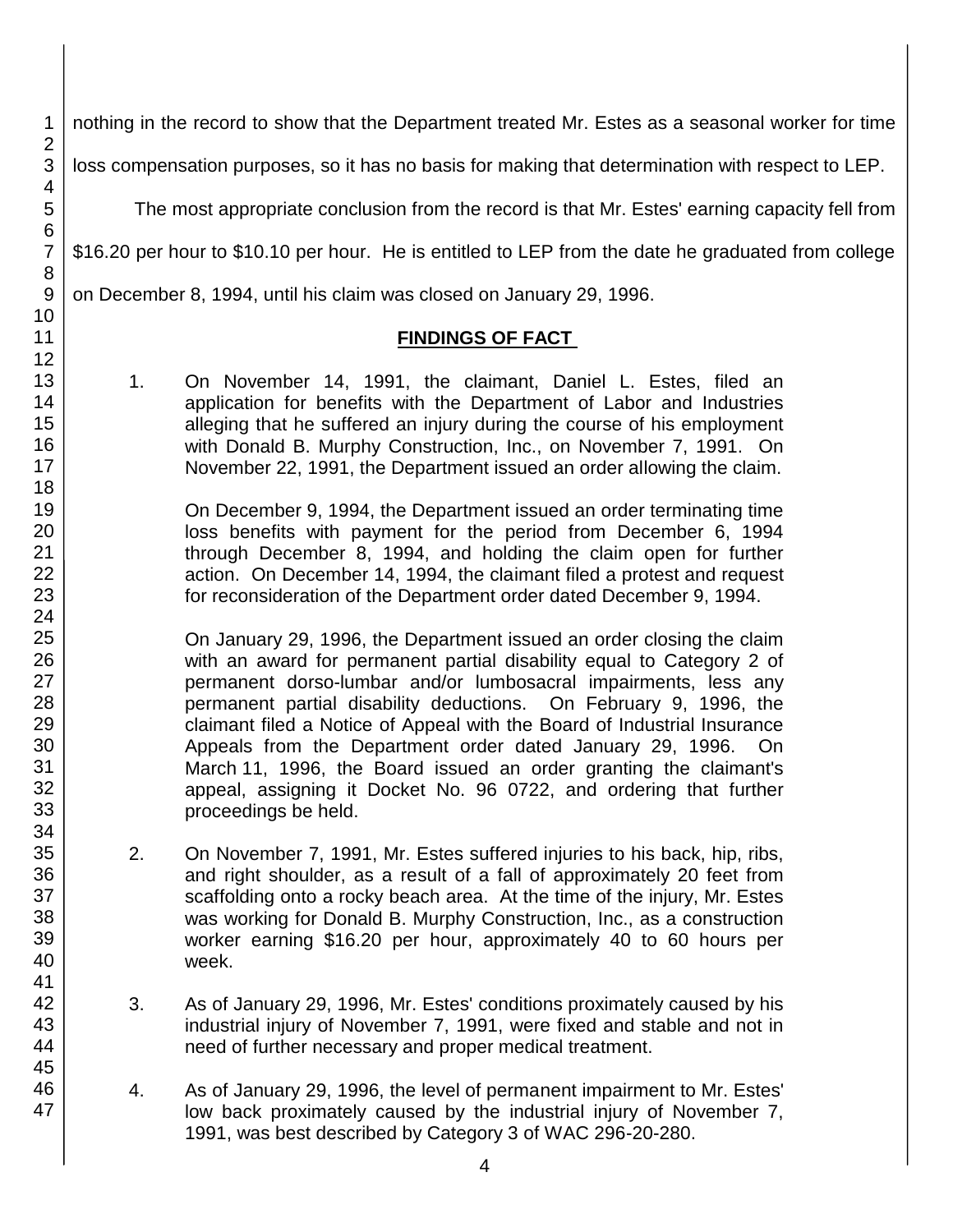- 5. As a condition of receiving vocational services, Daniel L. Estes agreed to consider the entire state of Washington as his relevant labor market upon completion of those services.
- 6. Daniel L. Estes completed his vocational program on December 8, 1994, but limited his job search to a 50-mile radius of the Port Angeles area. In addition to jobs that were suited to his vocational training, he applied for jobs that did not require that training as well as for jobs that probably exceeded his physical capacities.
- 7. Daniel L. Estes would more probably than not have been able to obtain employment within the state of Washington which made use of his vocational training had he sought employment outside a 50-mile radius from Port Angeles, Washington.
- 8. Mr. Estes applied for and obtained employment security benefits from December 1994 to July 1995, due to inability to find employment in the Port Angeles area during that time period.
- 9. Between December 8, 1994 and the date he began working for the Port Angeles Park District in July 1995, and considering the permanent residuals of the industrial injury of November 7, 1991, along with the skills and training acquired as a result of the vocational services provided by the Department of Labor and Industries, Daniel L. Estes' expected earning capacity was \$1,500 per month based on full-time employment of 40 hours per week.
- 10. From July 1995 through January 29, 1996, Daniel L. Estes was employed by the Port Angeles Park District at the wage rate of \$10.10 per hour in a position that required him to work 20-25 hours per week.

### **CONCLUSIONS OF LAW**

- 1. The Board of Industrial Insurance Appeals has jurisdiction over the parties and subject matter of this appeal.
- 2. From December 8, 1994 through January 29, 1996, the claimant, Daniel L. Estes, suffered a loss of earning power in excess of five percent as a proximate result of the industrial injury of November 7, 1991, and is entitled to loss of earning power benefits as defined in RCW 51.32.090 for that period.
- 3. The order of the Department of Labor and Industries dated January 29, 1996, that awarded the claimant a Category 2 for permanent dorso-lumbar and/or lumbosacral impairments, less deductions, and closed the claim, is reversed. This claim is remanded to the Department with directions to pay Daniel L. Estes a permanent partial